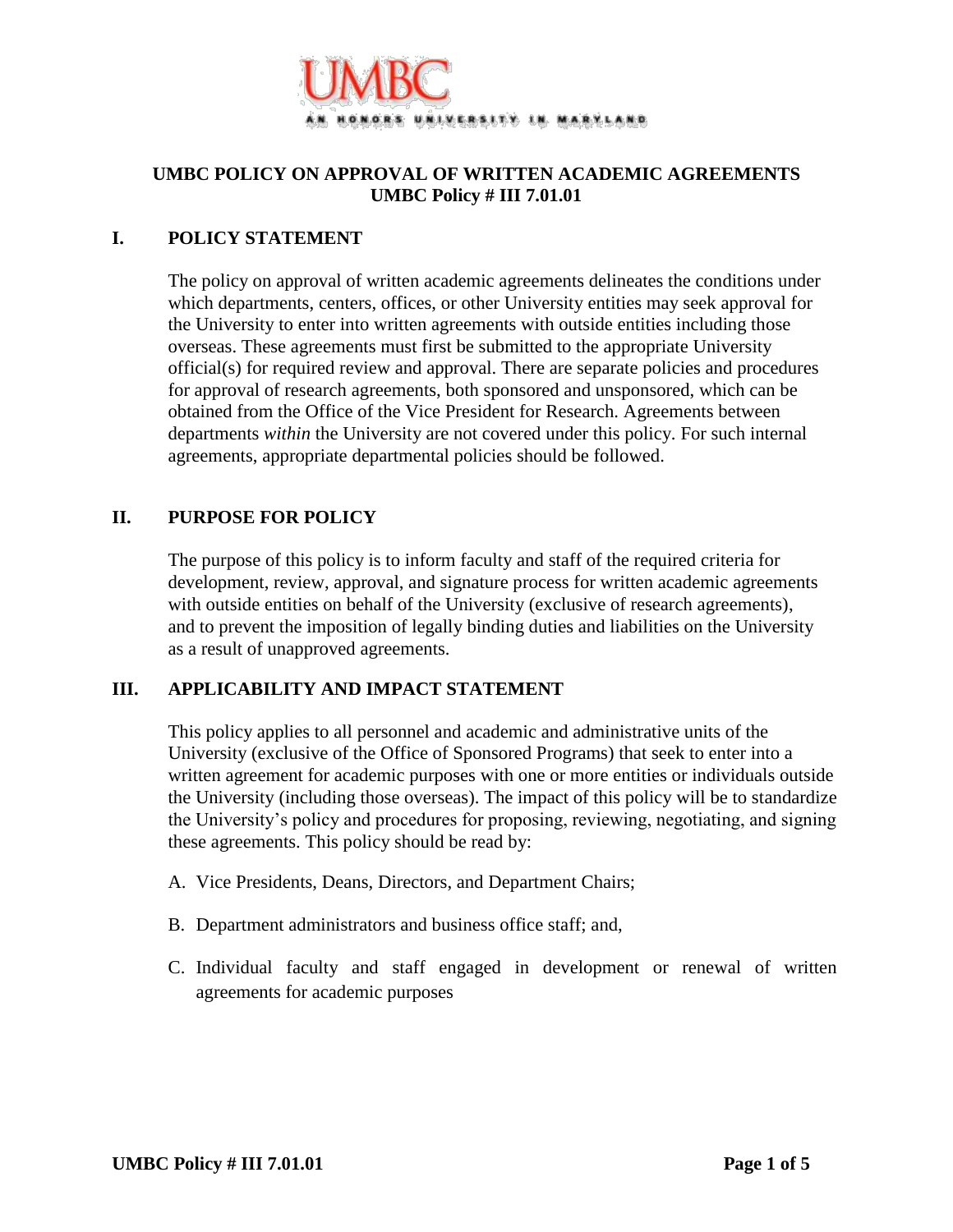## **IV. CONTACTS**

Direct any general questions about this University Policy first to your department's administrative office. If you have specific questions, call the following offices:

| <b>Subject</b> | Contact                 | <b>Telephone</b> | Email                   |
|----------------|-------------------------|------------------|-------------------------|
| Policy         | <b>Assistant Vice</b>   | 410-455-8907     | academicpolicy@umbc.edu |
| Clarification  | Provost for             |                  |                         |
|                | <b>Academic Affairs</b> |                  |                         |

## **V. UNIVERSITY POLICY**

This policy on negotiating, obtaining appropriate review and approval, and signing of academic agreements (AA) describes the agreements subject to this policy when a University academic department, center, office, or other entity desires to enter into a written agreement for academic purposes with one or more external entities or individuals, including those overseas (exclusive of research agreements of all kinds and agreements with domestic state and the federal government). This policy addresses AAs at the points of initiation, negotiation, review, final approval and signature, as follows:

- At the time of initiation, the University personnel or office that seeks to develop an AA with another entity must first contact the Assistant Vice Provost for Academic Affairs for consultation. A *Statement of Intent Form* (see link below) should be completed by the Assistant Vice Provost for Academic Affairs or designee, to designate the potential areas to be covered by a proposed agreement and the UMBC personnel authorized to negotiate the proposed agreement.
- At the time of final review, a *Transmittal Form* (see link below) should be completed by the Assistant Vice Provost for Academic Affairs or designee, to secure the signatures of UMBC personnel authorized to review and approve the proposed agreement.
- UMBC personnel developing an AA should follow the *Instructions and Template for Developing a Written Academic Agreement/Memorandum of Understanding (MOU)*  (see link below) and the *Procedures for Development, Review and Approval of Written Academic Agreements* (see link below) for information about format and elements that must be included in these AAs.
- At the time of signature, the University personnel designated in this policy shall be those authorized to sign the AA on behalf of the University.
- A written agreement is called a Memorandum of Understanding (MOU) or a Memorandum of Agreement (MOA). Both are legally binding documents that impose duties and liabilities on the University. Accordingly, no written academic agreement covered by this policy may be executed on behalf of the University – or any subdivision of the University – without full compliance with this policy.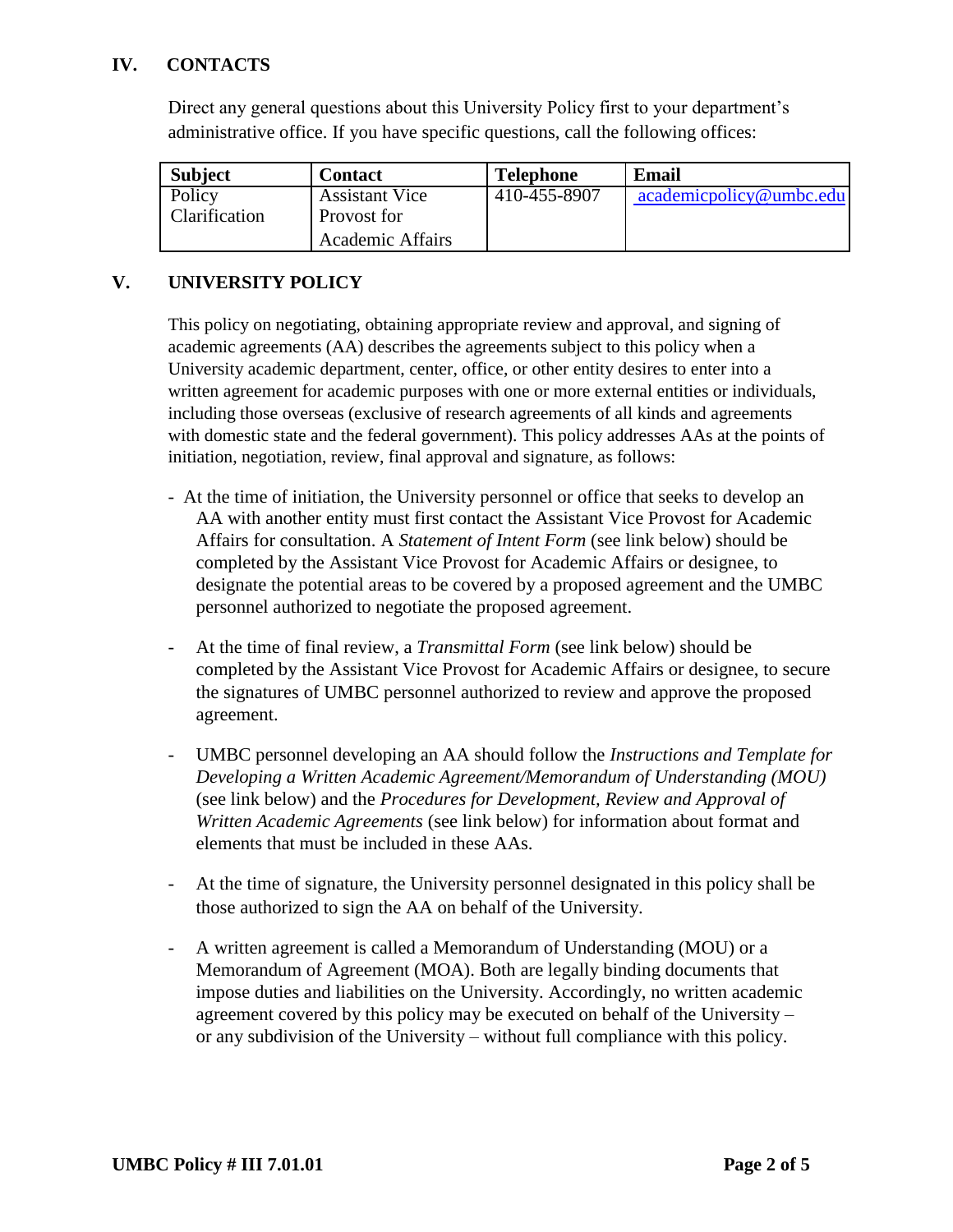- The Vice Provost for Academic Affairs acting as the designee of the President and the Provost is the only University official authorized to sign an AA on behalf of the University.

# **VI. DEFINITIONS:**

| <b>Academic Agreements</b>      | A written document between the University and another        |  |
|---------------------------------|--------------------------------------------------------------|--|
| (AA)                            | entity outside the University, including but not limited to  |  |
|                                 | another university (domestic or foreign), exclusive of the   |  |
|                                 | following:                                                   |  |
|                                 | • Agreements for research, both sponsored and                |  |
|                                 | unsponsored; and,                                            |  |
|                                 | • Agreements with domestic state and federal                 |  |
|                                 | governments.                                                 |  |
| <b>Instructions and</b>         | A document prepared by the Office of the General             |  |
| <b>Template for Developing</b>  | Counsel which outlines the legal matters to be included in   |  |
| a Written Academic              | AAs.                                                         |  |
| <b>Agreement/Memorandum</b>     |                                                              |  |
| of Understanding (MOU)          |                                                              |  |
| <b>Memorandum of</b>            | The particular written AA between the University and         |  |
| <b>Understanding (MOU)/</b>     | another entity, stating the specific terms of the agreement. |  |
| <b>Memorandum of</b>            |                                                              |  |
| <b>Agreement</b> (MOA)          |                                                              |  |
| <b>Responsible</b>              | <b>Vice Provost for Academic Affairs</b>                     |  |
| <b>Administrator</b>            |                                                              |  |
| <b>Responsible Department</b>   | Office of the Vice Provost for Academic Affairs              |  |
| or Office                       |                                                              |  |
| <b>Statement of Intent Form</b> | A form completed by the Assistant Vice Provost for           |  |
|                                 | Academic Affairs, in conjunction with University             |  |
|                                 | personnel who seek to initiate an AA, which identifies the   |  |
|                                 | other entity in the proposed AA, the purpose of the          |  |
|                                 | agreement, and the University personnel authorized to        |  |
|                                 | negotiate the terms of the agreement.                        |  |
| <b>Transmittal Form</b>         | A form completed by the Assistant Vice Provost for           |  |
|                                 | Academic Affairs, when the draft agreement has been          |  |
|                                 | written, to identify the University personnel who must       |  |
|                                 | review and approve the proposed agreement.                   |  |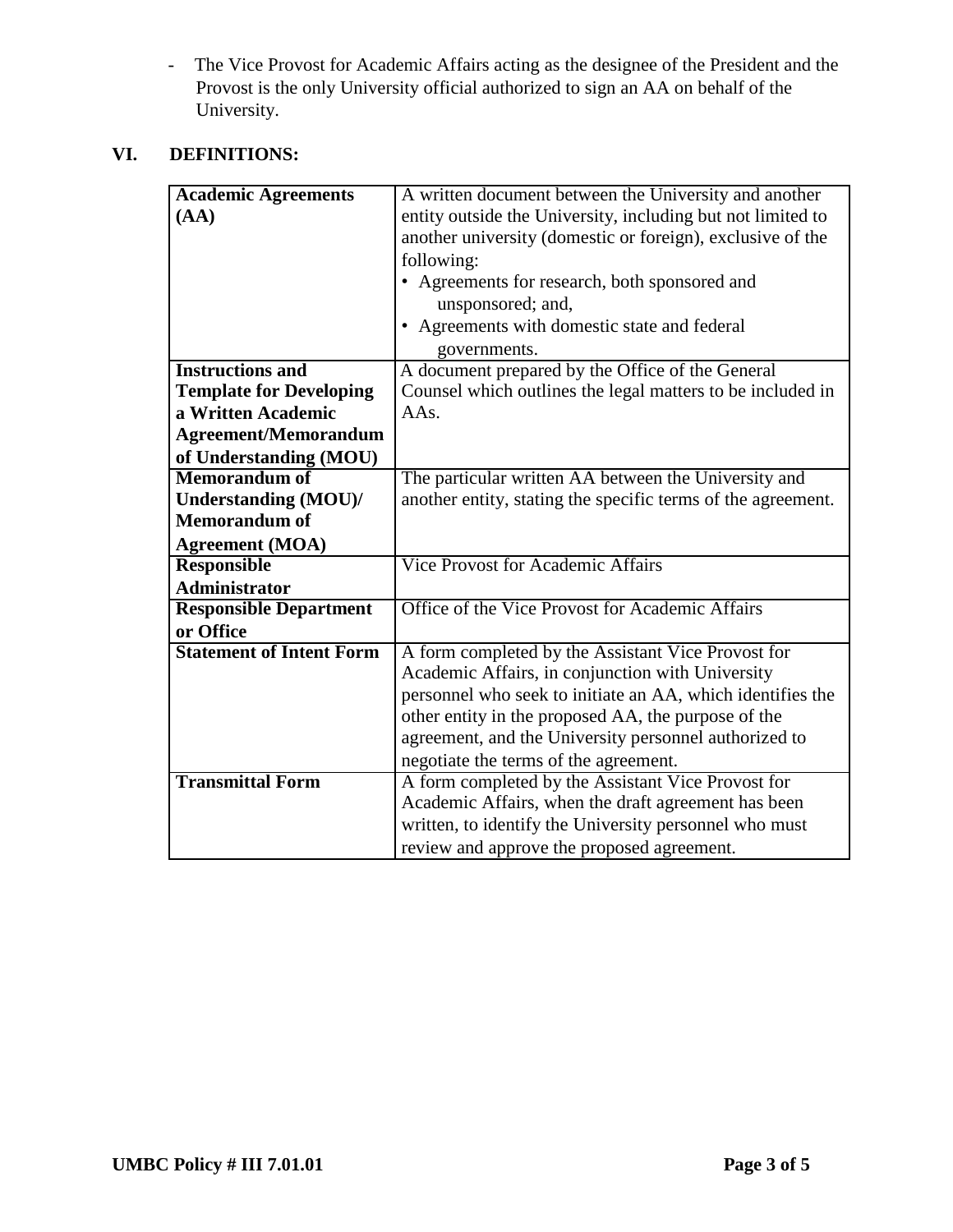## **VII. APPROVAL AND PROCEDURES**

- A. Pre-approval is required from the applicable Department Chair and Dean prior to contacting the Office of the Vice Provost for Academic Affairs.
- B. Approval is required by the Vice Provost for Academic Affairs.
- C. Procedures: The procedures associated with this policy are as follows with the applicable link provided:
	- PROCEDURES FOR DEVELOPMENT, REVIEW AND APPROVAL OF [WRITTEN ACADEMIC AGREEMENTS](http://provost.umbc.edu/files/2015/05/Procedures_for_Development_and_Approval-Written_Academic_Agreements.doc);
	- [ARTICULATION AGREEMENT TEMPLATE](http://provost.umbc.edu/files/2015/05/Articulation_Agreement_Template.doc);
	- INSTRUCTIONS & TEMPLATE FOR DEVELOPING A WRITTEN ACADEMIC [AGREEMENT/MEMORANDUM OF UNDERSTANDING \(MOU\)](http://provost.umbc.edu/files/2015/05/Instructions_and_Template_for_MOU.doc) ;
	- [STATEMENT OF INTENT FORM FOR WRITTEN ACADEMIC AGREEMENTS](http://provost.umbc.edu/files/2015/05/Statement_of_Intent_Form_for_Academic_Agreement.doc) ; and,
	- [TRANSMITTAL APPROVAL FORM FOR WRITTEN](http://provost.umbc.edu/files/2015/05/Transmittal_Form_for_Approval_of_Academic_Agreements.doc)  [ACADEMIC AGREEMENTS](http://provost.umbc.edu/files/2015/05/Transmittal_Form_for_Approval_of_Academic_Agreements.doc)
- **VIII. DOCUMENTATION:** See VII, C. above for applicable documentation.
- **IX. RESTRICTIONS AND EXCLUSIONS:** This policy does excludes the following:
	- Agreements for research, both sponsored and unsponsored; and,
	- Agreements with domestic state and federal governments.
- **X. RELATED ADMINISTRATIVE POLICIES AND PROCEDURES:** Below is the list of related policies and procedures with the applicable link provided.

UMBC [POLICY ON EXPORT CONTROL REGULATIONS UMBC IV-2.20.01](http://www.umbc.edu/policies/pdfs/IV-2.20.01%20Export%20Control%20Policy.pdf)

[UMBC POLICY ON NON-STANDARD TUITION AND/OR](http://www.umbc.edu/policies/pdfs/VIII_2.05%20Non%20Standard%20Tuition%20Policy.pdf)  [ADMINISTRATIVE ARRANGEMENTS UMBC VIII-2.05](http://www.umbc.edu/policies/pdfs/VIII_2.05%20Non%20Standard%20Tuition%20Policy.pdf)

#### **\_\_\_\_\_\_\_\_\_\_\_\_\_\_\_\_\_\_\_\_\_\_\_\_\_\_\_\_\_\_\_\_\_\_\_\_\_\_\_\_\_\_\_\_\_\_\_\_\_\_\_\_\_\_\_\_\_\_\_\_\_\_\_\_\_\_\_\_\_\_\_\_\_\_\_\_\_\_ Administrator Use Only**

**Policy Number:** *UMBC III* **7.01.01 Policy Section:** Academic Affairs **Responsible Administrator:** Vice Provost of Academic Affairs **Responsible Office:** Office of the Provost and Senior Vice President for Academic Affairs